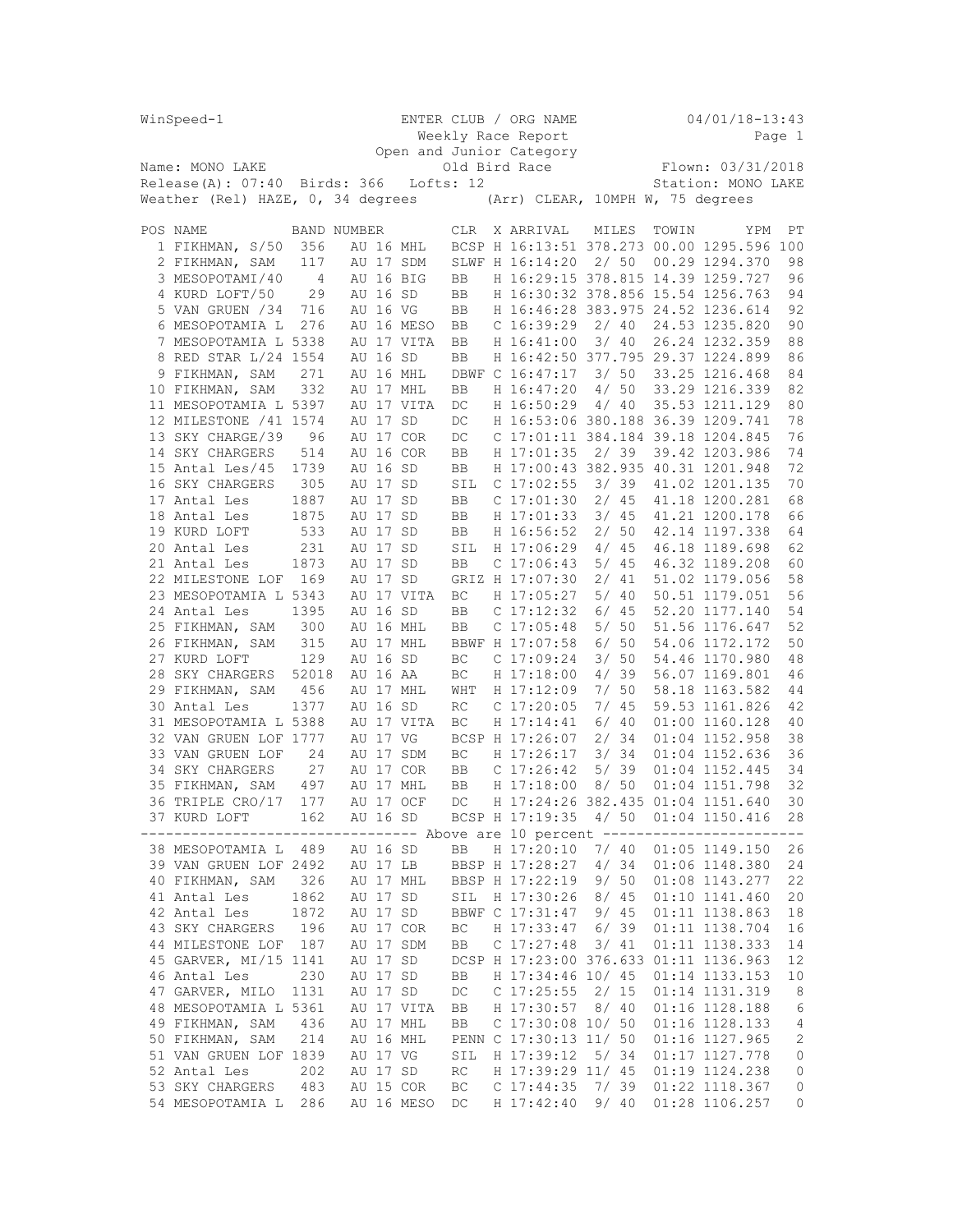|                                                          | 55 TRIPLE CROWN<br>56 VAN GRUEN LOF 1823<br>57 FIKHMAN, SAM                   | 45<br>476   |  | AU 17 VG      | AU 17 SDM<br>AU 17 MHL | BB<br>BC   |  | BBWF H 17:50:00<br>H 17:54:26<br>H 17:49:08 12/ 50 |                   | 2/17<br>6/34 |       | 01:30 1103.374<br>01:32 1099.845<br>01:35 1092.945  | 0<br>0<br>0         |
|----------------------------------------------------------|-------------------------------------------------------------------------------|-------------|--|---------------|------------------------|------------|--|----------------------------------------------------|-------------------|--------------|-------|-----------------------------------------------------|---------------------|
|                                                          | 58 RED STAR LOFT 1637                                                         |             |  | AU 17 SD      |                        |            |  | BBWF H 17:52:23                                    |                   | 2/24         |       | 01:39 1085.762                                      | 0                   |
|                                                          | 59 MESOPOTAMIA L<br>WinSpeed-1                                                | 130         |  |               | AU 16 SDM              | DC         |  | H 17:54:53 10/ 40<br>ENTER CLUB / ORG NAME         |                   |              |       | 01:40 1084.287<br>$04/01/18 - 13:43$                | 0                   |
|                                                          |                                                                               |             |  |               |                        |            |  |                                                    |                   |              |       |                                                     |                     |
| Weekly Race Report<br>Page 2<br>Open and Junior Category |                                                                               |             |  |               |                        |            |  |                                                    |                   |              |       |                                                     |                     |
|                                                          | Name: MONO LAKE                                                               |             |  | Old Bird Race |                        |            |  |                                                    | Flown: 03/31/2018 |              |       |                                                     |                     |
|                                                          | POS NAME                                                                      | BAND NUMBER |  |               |                        | <b>CLR</b> |  | X ARRIVAL                                          | MILES             |              | TOWIN | YPM                                                 | РT                  |
|                                                          | 60 MILESTONE LOF                                                              | 429         |  | AU 15 SD      |                        | <b>BB</b>  |  | H 17:57:14                                         |                   | 4/41         |       | 01:40 1084.031                                      | $\mathbf{0}$        |
|                                                          | 61 KURD LOFT                                                                  | 207         |  |               | AU 17 SDM              | BB         |  | $C$ 17:55:26                                       |                   | 5/50         |       | 01:40 1083.407                                      | 0                   |
|                                                          | 62 KURD LOFT                                                                  | 296         |  | AU 17 SD      |                        |            |  | BBSP H 17:55:34                                    |                   | 6/50         |       | 01:40 1083.175                                      | 0                   |
|                                                          | 63 RED STAR LOFT 1608                                                         |             |  | AU 17 SD      |                        | BB         |  | H 17:54:23                                         |                   | 3/24         |       | 01:41 1082.234                                      | 0                   |
|                                                          | 64 KURD LOFT                                                                  | 454         |  | AU 17 SD      |                        |            |  | DCSP C 17:57:37                                    |                   | 7/50         |       | 01:42 1079.565                                      | 0                   |
|                                                          | 65 MESOPOTAMIA L 83925                                                        |             |  |               | AU 17 ARPU             | DC         |  | H 17:58:41 11/ 40                                  |                   |              |       | 01:44 1077.612                                      | $\mathbb O$         |
|                                                          | 66 FIKHMAN, SAM                                                               | 449         |  |               | AU 17 MHL              | <b>BB</b>  |  | $C$ 17:57:57 13/50                                 |                   |              |       | 01:44 1077.343                                      | 0                   |
|                                                          | 67 KURD LOFT                                                                  | 790         |  | AU 15 SD      |                        |            |  | BBSP H 17:59:39                                    |                   | 8/50<br>7/34 |       | 01:45 1076.026                                      | 0                   |
|                                                          | 68 VAN GRUEN LOF<br>69 PNA LOFT/2                                             | 783         |  | AU 16 VG      |                        | BB         |  | C <sub>18:10:43</sub>                              |                   |              |       | 01:49 1071.442                                      | 0                   |
|                                                          | 70 MESOPOTAMIA L 40678                                                        | 1081        |  | AU 17 AA      | AU 17 IRPC             | BB         |  | H 18:04:28 12/ 40                                  |                   |              |       | H 18:04:28 379.522 01:48 1069.632<br>01:49 1067.647 | 0<br>0              |
|                                                          |                                                                               | 1385        |  | AU 16 SD      |                        | <b>BB</b>  |  | C 18:13:35 12/ 45                                  |                   |              |       | 01:53 1063.722                                      |                     |
|                                                          | 71 Antal Les<br>72 Antal Les                                                  | 201         |  | AU 17 SD      |                        | BC         |  | BCSP H 18:15:22 13/ 45                             |                   |              |       | 01:55 1060.736                                      | 0                   |
|                                                          |                                                                               | 579         |  |               | AU 16 COR              |            |  | H 18:17:29                                         |                   | 8/39         |       | 01:55 1060.642                                      | 0                   |
|                                                          | 73 SKY CHARGERS<br>74 MILESTONE LOF 176                                       |             |  |               | AU 17 SDM              | BB<br>BB   |  | C 18:14:42                                         |                   | 5/41         |       | 01:58 1054.200                                      | 0<br>0              |
|                                                          | ------------------------------- Above are 20 percent ------------------------ |             |  |               |                        |            |  |                                                    |                   |              |       |                                                     |                     |
|                                                          | 75 Antal Les                                                                  | 1884        |  | AU 17 SD      |                        | SIL        |  | C $18:21:09$ $14/45$                               |                   |              |       | 02:00 1051.162                                      | $\mathbf 0$         |
|                                                          | 76 TRIPLE CROWN                                                               | 12082       |  | AU 17 AA      |                        | BC         |  | H 18:20:36                                         |                   | 3/17         |       | 02:01 1050.678                                      | 0                   |
|                                                          | 77 MESOPOTAMIA L 103266 AU 16 ARPU                                            |             |  |               |                        | DC         |  | H 18:15:29 13/ 40                                  |                   |              |       | 02:00 1049.132                                      | 0                   |
|                                                          | 78 Antal Les                                                                  | 1866        |  | AU 17 SD      |                        | BB         |  | H 18:26:25 15/ 45                                  |                   |              |       | 02:06 1042.603                                      | 0                   |
|                                                          | 79 MESOPOTAMIA L                                                              | 243         |  |               | AU 17 SDM              | <b>BB</b>  |  | H 18:19:37 14/ 40                                  |                   |              |       | 02:05 1042.342                                      | 0                   |
|                                                          | 80 SKY CHARGERS                                                               | 42          |  |               | AU 17 COR              | DC         |  | H 18:29:39                                         |                   | 9/39         |       | 02:07 1040.797                                      | 0                   |
|                                                          | 81 Antal Les                                                                  | 218         |  | AU 17 SD      |                        | BB         |  | C $18:29:05$ $16/45$                               |                   |              |       | 02:08 1038.312                                      | 0                   |
|                                                          | 82 MESOPOTAMIA L 40700                                                        |             |  | AU 17 AA      |                        | SIL        |  | H 18:24:03 15/ 40                                  |                   |              |       | 02:09 1035.178                                      | 0                   |
|                                                          | 83 KURD LOFT                                                                  | 523         |  | AU 17 SD      |                        |            |  | DCSP H 18:28:18                                    |                   | 9/50         |       | 02:13 1028.480                                      | 0                   |
|                                                          | 84 GARVER, MILO                                                               | 1015        |  | AU 16 SD      |                        | BC         |  | H 18:30:21                                         |                   | 3/15         |       | 02:18 1019.234                                      | 0                   |
|                                                          | 85 KURD LOFT                                                                  | 10454       |  |               | AU 16 ARPU             | BB         |  | H 18:38:08 10/ 50                                  |                   |              |       | 02:23 1013.113                                      | 0                   |
|                                                          | 86 MILESTONE LOF                                                              | 271         |  | AU 16 SD      |                        | BB         |  | H 18:41:20                                         |                   | 6/41         |       | 02:24 1011.748                                      | 0                   |
|                                                          | 87 FIKHMAN, SAM                                                               | 7616        |  |               | AU 17 NYKA             | BLK        |  | H 18:38:28 14/ 50                                  |                   |              |       | 02:24 1011.065                                      | 0                   |
|                                                          | 88 FIKHMAN, SAM                                                               | 335         |  |               | AU 17 MHL              |            |  | BBWF H 18:38:33 15/ 50                             |                   |              |       | 02:24 1010.940                                      | 0                   |
|                                                          | 89 MILESTONE LOF                                                              | 172         |  |               | AU 17 SDM              | DC         |  | H 18:42:51                                         |                   | 7/41         |       | 02:26 1009.436                                      | 0                   |
|                                                          | 90 GARVER, MILO 1132                                                          |             |  | AU 17 SD      |                        |            |  | BCWF H 18:37:35                                    |                   | 4/15         |       | 02:25 1008.005                                      | 0                   |
|                                                          | 91 FIKHMAN, SAM                                                               | 1399        |  | AU 14 SD      |                        |            |  | BBSP H 18:40:56 16/ 50                             |                   |              |       | 02:27 1007.294                                      | $\mathbf{0}$        |
|                                                          | 92 FIKHMAN, SAM                                                               | 440         |  |               | AU 17 MHL              | ВB         |  | H 18:41:51 17/ 50                                  |                   |              |       | 02:27 1005.902                                      | 0                   |
|                                                          | 93 MILESTONE LOF                                                              | 105         |  | AU 17 SD      |                        | DC         |  | H 18:45:46                                         |                   | 8/41         |       | 02:29 1005.024                                      | 0                   |
|                                                          | 94 Antal Les                                                                  | 1882        |  | AU 17 SD      |                        | ВC         |  | H 18:52:48 17/ 45                                  |                   |              |       | 02:32 1001.724                                      | $\circ$             |
|                                                          | 95 MILESTONE LOF 30900                                                        |             |  |               | AU 15 JEDD             | DC         |  | H 18:48:30                                         |                   | 9/41         |       | 02:32 1000.917                                      | 0                   |
|                                                          | 96 FIKHMAN, SAM                                                               | 163         |  |               | AU 16 SDM              | BB         |  | $C$ 18:46:02 18/ 50                                |                   |              | 02:32 | 999.581                                             | 0                   |
|                                                          | 97 Antal Les                                                                  | 773         |  |               | AU 12 COR              | BC         |  | H 18:56:23 18/ 45                                  |                   |              | 02:36 | 996.407                                             | 0                   |
|                                                          | 98 MILESTONE LOF 1530                                                         |             |  | AU 17 SD      |                        | DC         |  | H 18:54:02 10/ 41                                  |                   |              | 02:37 | 992.698                                             | 0                   |
|                                                          | 99 SKY CHARGERS                                                               | 94          |  |               | AU 17 COR              | SIL        |  | H 19:05:30 10/ 39                                  |                   |              | 02:43 | 986.345                                             | $\mathbb O$         |
|                                                          | 100 FIKHMAN, SAM                                                              | 107         |  |               | AU 17 SDM              | ВC         |  | H 19:20:16 19/ 50                                  |                   |              | 03:06 | 950.718                                             | 0                   |
|                                                          | 101 MESOPOTAMIA L 36501                                                       |             |  | AU 15 AA      |                        | ВC         |  | C $19:24:12$ $16/40$                               |                   |              | 03:09 | 946.759                                             | 0                   |
|                                                          | 102 TRIPLE CROWN                                                              | 1042        |  |               | AU 17 MTZ              | ВC         |  | $H - 06:58:48$                                     |                   | 4/17         | 04:10 | 874.334                                             | 0                   |
|                                                          | 103 FIKHMAN, SAM                                                              | 433         |  |               | AU 17 MHL              | BB         |  | $C-06:55:00$ 20/ 50                                |                   |              | 04:12 | 869.119                                             | 0                   |
|                                                          | 104 KURD LOFT                                                                 | 410         |  | AU 17 SD      |                        | DC         |  | $C-07:06:25$ 11/ 50                                |                   |              | 04:22 | 857.673                                             | $\mathsf{O}\xspace$ |
|                                                          | 105 KURD LOFT                                                                 | 59          |  | AU 16 SD      |                        | BB         |  | H-07:50:32 12/ 50                                  |                   |              | 05:06 | 811.616                                             | $\mathbb O$         |
|                                                          | 106 KURD LOFT                                                                 | 213         |  |               | AU 17 SDM              | DC         |  | H-08:07:04 13/ 50                                  |                   |              | 05:23 | 795.612                                             | 0                   |
|                                                          | 107 KURD LOFT                                                                 | 45          |  | AU 16 SD      |                        |            |  | BBSP C-08:38:11 14/ 50                             |                   |              | 05:54 | 767.128                                             | 0                   |
|                                                          | 108 Antal Les                                                                 | 1396        |  | AU 16 SD      |                        | BB         |  | H-09:16:09 19/ 45                                  |                   |              | 06:26 | 742.929                                             | 0                   |
|                                                          | 109 Antal Les                                                                 | 208         |  | AU 17 SD      |                        | SIL        |  | H-09:22:36 20/ 45                                  |                   |              | 06:33 | 737.684                                             | 0                   |
|                                                          | 110 FIKHMAN, SAM                                                              | 434         |  |               | AU 17 MHL              | BB         |  | H-09:20:25 21/ 50                                  |                   |              | 06:37 | 730.447                                             | 0                   |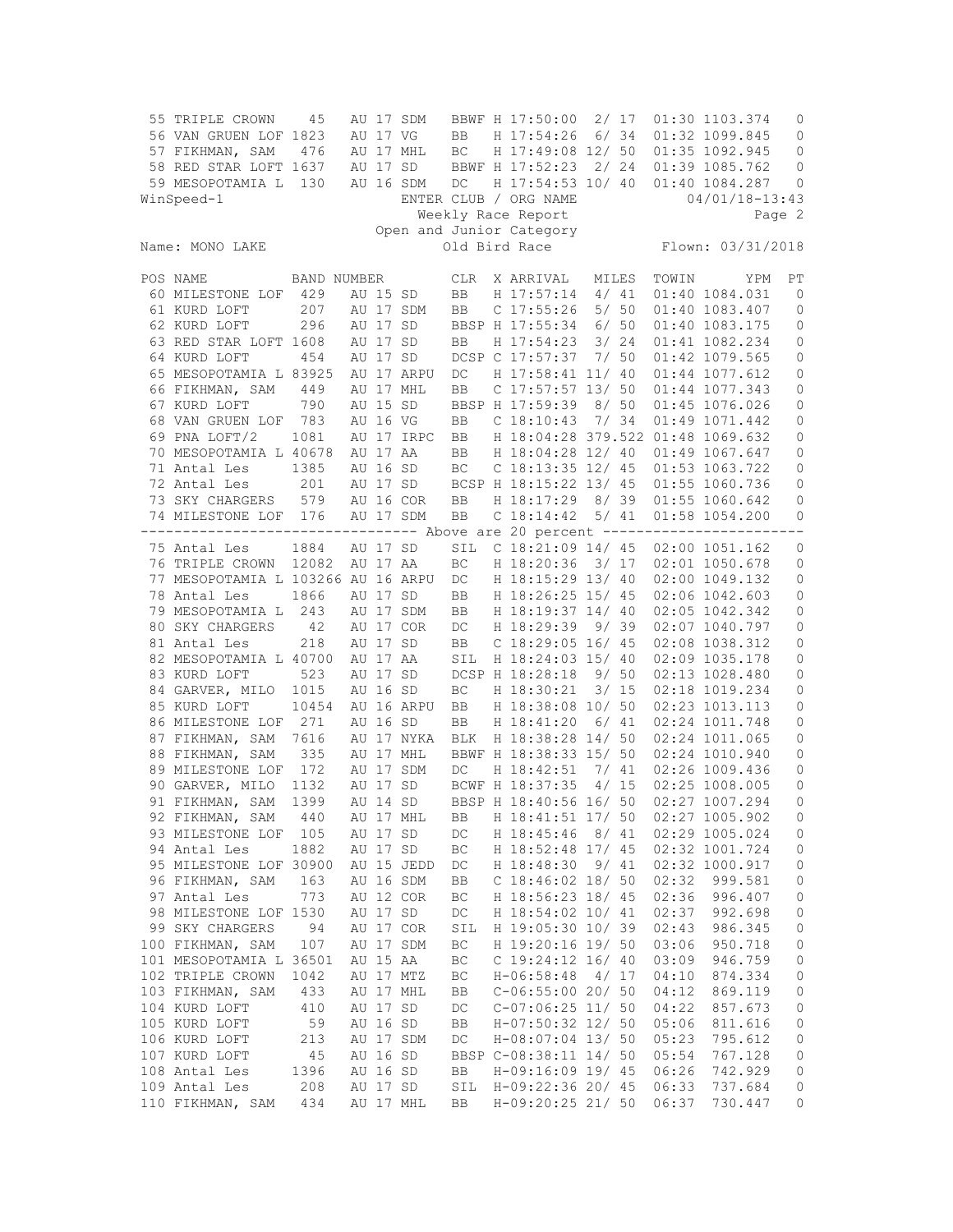111 FIKHMAN, SAM 414 AU 17 MHL BB C-09:28:38 22/ 50 06:45 723.920 0 112 ANTONIO, GE/9 797 AU 16 SD PIED H-09:20:13 374.644 06:42 723.601 0 113 ANTONIO, GERA 750 AU 16 SD BB C-09:27:10 2/ 9 06:49 718.130 0 114 VAN GRUEN LOF 86 AU 16 SDM BBSP C-09:52:13 8/ 34 07:01 716.459 0 115 TRIPLE CROWN 40 AU 17 SDM BBSP H-09:50:04 5/ 17 07:01 715.215 0 116 VAN GRUEN LOF 1845 AU 17 VG BB H-09:55:20 9/ 34 07:04 714.102 0 117 TRIPLE CROWN 2960 AU 17 COM BB H-09:55:09 6/ 17 07:06 711.374 0 118 FIKHMAN, SAM 329 AU 16 MHL BBWF C-09:46:43 23/ 50 07:03 709.959 0 119 KURD LOFT 185 AU 16 SD BB H-09:50:23 15/ 50 07:06 708.290 0 120 MILESTONE LOF 277 AU 16 SD DC H-09:55:44 11/ 41 07:10 706.768 0 WinSpeed-1 **ENTER CLUB** / ORG NAME 04/01/18-13:43 Weekly Race Report Page 3 Open and Junior Category<br>Name: MONO LAKE Old Bird Race Flown: 03/31/2018 POS NAME BAND NUMBER CLR X ARRIVAL MILES TOWIN YPM PT 121 KURD LOFT 426 AU 17 SD BBWF C-09:56:52 16/ 50 07:13 703.442 0 122 MILESTONE LOF 184 AU 17 SD BC C-10:08:07 12/ 41 07:22 697.643 0 123 ANTONIO, GERA 784 AU 16 SD PEN C-09:54:32 3/ 9 07:16 697.342 0 124 KURD LOFT 211 AU 17 SDM BB H-10:09:04 17/ 50 07:25 694.508 0 125 FIKHMAN, SAM 118 AU 17 SDM BC C-10:12:09 24/ 50 07:29 691.214 0 126 FIKHMAN, SAM 101 AU 17 SDM BBSP C-10:12:16 25/ 50 07:29 691.133<br>127 KURD LOFT 424 AU 17 SD DCWF C-10:19:38 18/ 50 07:35 686.946<br>128 FIKHMAN, SAM 319 AU 16 MHL BB H-10:19:08 26/ 50 07:36 686.246 127 KURD LOFT 424 AU 17 SD DCWF C-10:19:38 18/ 50 07:35 686.946 0 128 FIKHMAN, SAM 319 AU 16 MHL BB H-10:19:08 26/ 50 07:36 686.246 0 129 ANTONIO, GERA 273 AU 15 SD BB C-10:12:59 4/ 9 07:35 683.996 0 130 KURD LOFT 210 AU 17 SDM BB H-10:25:13 19/ 50 07:41 683.017 0 131 KURD LOFT 136 AU 16 SD BBWF H-10:26:44 20/ 50 07:43 681.960 0 132 KURD LOFT 451 AU 17 SD DC C-10:29:30 21/ 50 07:45 680.035 0 133 MESOPOTAMIA L 375 AU 17 MESO DCWF C-10:32:10 17/ 40 07:48 678.112 0 134 FIKHMAN, SAM 105 AU 17 SDM BB H-10:34:24 27/ 50 07:51 675.606 0 135 GARVER, MILO 1118 AU 17 SD BB H-10:30:13 5/ 15 07:49 675.544 0 136 MILESTONE LOF 37967 AU 16 JEDD BCWF H-10:40:33 13/ 41 07:55 674.817 0 137 Antal Les 226 AU 17 SD BB C-10:48:30 21/ 45 07:59 674.282 0 138 MESOPOTAMIA L 394 AU 17 MESO BC C-10:41:17 18/ 40 07:57 671.878 0 139 VAN GRUEN LOF 1759 AU 17 VG GRIZ C-10:57:42 10/ 34 08:07 669.958 0 140 MESOPOTAMIA L 83924 AU 17 ARPU BC H-10:44:40 19/ 40 08:01 669.596 0<br>141 FIKHMAN, SAM 317 AU 17 MHL BC H-10:43:56 28/ 50 08:01 669.139 0 141 FIKHMAN, SAM 317 AU 17 MHL BC<br>142 MILESTONE LOF 1370 AU 16 SD BB 142 MILESTONE LOF 1370 AU 16 SD BB C-10:49:28 14/ 41 08:04 668.809 0<br>143 KURD LOFT 215 AU 17 SDM DC C-10:46:09 22/ 50 08:02 668.681 0 143 KURD LOFT 215 AU 17 SDM DC C-10:46:09 22/ 50 08:02 668.681 0 144 MESOPOTAMIA L 3591 AU 16 VITA BB H-10:46:36 20/ 40 08:03 668.298 0 145 MILESTONE LOF 873 AU 16 SD BC H-10:52:09 15/ 41 08:06 667.010 0 146 FIKHMAN, SAM 412 AU 17 MHL BBWF H-10:54:29 29/ 50 08:11 662.118 0 147 KURD LOFT 102274 AU 16 ARPU SLT H-11:01:38 23/ 50 08:18 658.451 0 148 MILESTONE LOF 45 AU 15 PAL BB H-11:05:46 16/ 41 08:20 658.087 0 149 KURD LOFT 201 AU 17 SDM BB C-11:03:46 24/ 50 08:20 657.068 0 150 FIKHMAN, SAM 273 AU 16 MHL BB H-11:05:09 30/ 50 08:22 655.160 0 151 GARVER, MILO 1119 AU 17 SD BC H-11:04:15 6/ 15 08:23 652.900 0 152 MILESTONE LOF 350 AU 17 SD GRZ H-11:13:57 17/ 41 08:28 652.833 0 153 VAN GRUEN LOF 1590 AU 15 VG BBPD H-11:24:18 11/ 34 08:33 652.740 0 154 VAN GRUEN LOF 1203 AU 15 SD WHT H-11:28:36 12/ 34 08:38 650.042 0 155 Antal Les 1869 AU 17 SD BC C-11:31:11 22/ 45 08:42 646.675 0 156 MESOPOTAMIA L 5344 AU 17 VITA BB H-11:27:43 21/ 40 08:44 641.847 0 157 FIKHMAN, SAM 425 AU 17 MHL SLAT H-11:27:49 31/ 50 08:44 640.870 0 158 Antal Les 1874 AU 17 SD BB C-11:45:25 23/ 45 08:56 637.962 0 159 ANTONIO, GERA 714 AU 16 SD BBWF C-11:23:40 5/ 9 08:45 637.271 0 160 MESOPOTAMIA L 83939 AU 17 ARPU BB C-11:39:23 22/ 40 08:55 634.719 0 161 VAN GRUEN LOF 1752 AU 17 VG BB H-11:56:19 13/ 34 09:05 633.159 0 162 MESOPOTAMIA L 5372 AU 17 VITA DC H-11:52:05 23/ 40 09:08 627.136 0 163 MILESTONE LOF 25752 AU 15 JEDD BC C-12:06:30 18/ 41 09:21 620.985 0 164 Antal Les 1877 AU 17 SD BB H-12:19:59 24/ 45 09:30 617.744 0 165 FIKHMAN, SAM 451 AU 17 MHL BB H-12:19:36 32/ 50 09:36 610.440 0 166 MILESTONE LOF 1531 AU 17 SD BLAC H-12:27:28 19/ 41 09:42 609.137 0 167 KURD LOFT 102271 AU 16 ARPU BB H-12:24:14 25/ 50 09:40 608.798 0